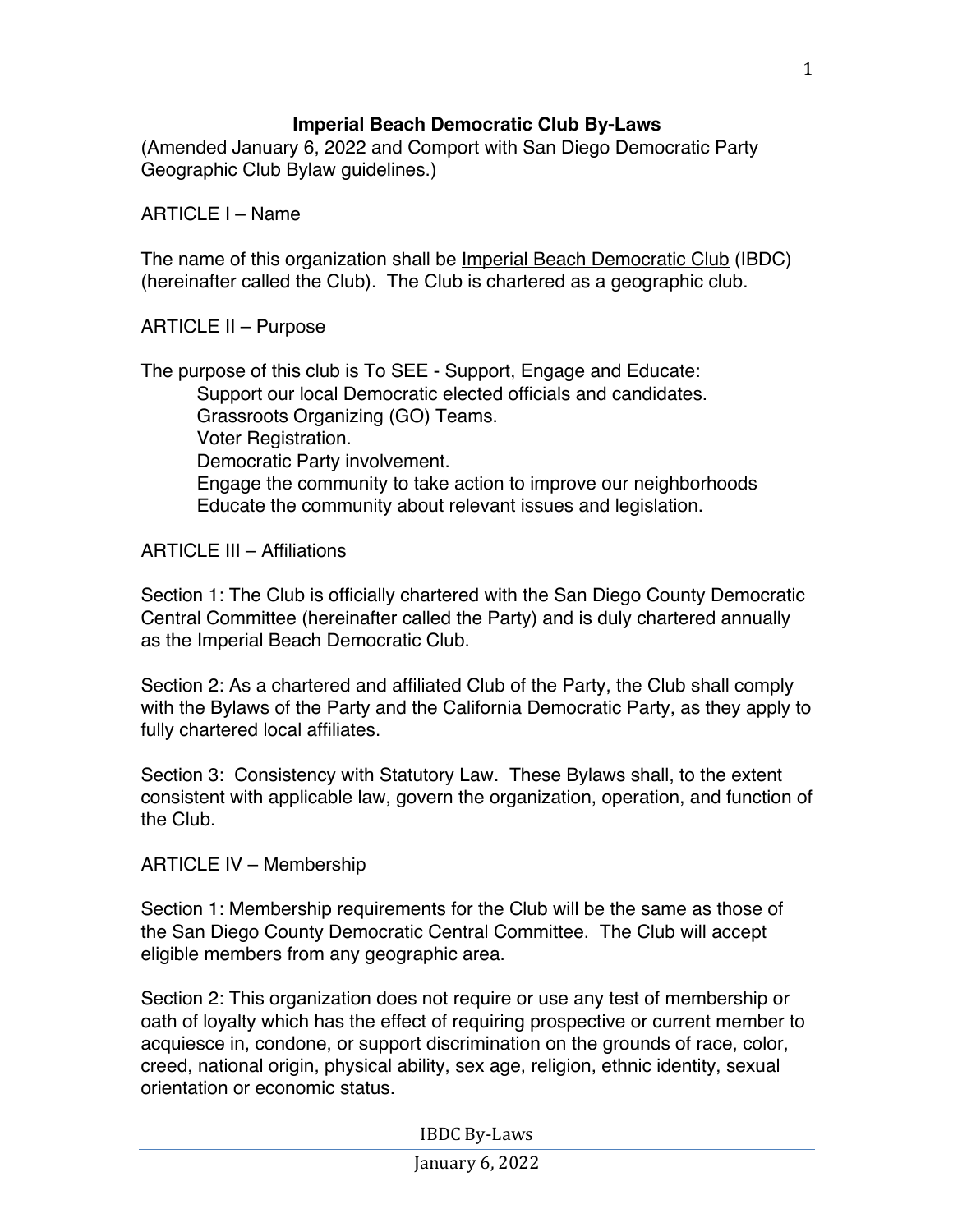Section 3: Members are considered Active Members only if:

- A. The member has paid all Club dues.
- B. The member has previously attended at least two (2) General Meetings in the current rolling twelve (12) month period.
- C. \*A qualified member may be a member to more than one club.

Section 4: Active Members have the right to:

- A. Vote on all matters before the Club.
- B. Participate in all General Meetings.
- C. Hold executive officer positions.
- D. Receive information about the activities of the Club.
- E. Any other such privileges or responsibilities as deemed appropriate by the club membership.

Section 5: A member who declares an intent to register to vote as a Democrat once eligible because they are: not a United States Citizen shall be considered as "registered to vote" for the purposes of this club and their status should be equal to that of a registered democrat. The declaration of their intent to register as a Democrat when eligible shall be recorded on their membership form which constitutes an equivalent in any provision of these Bylaws where voter registration is required.

## ARTICLE V – Dues

Section 1: Dues shall be recommended by the Executive Board and reviewed at the first meeting of each calendar year and presented to the General Membership for approval.

Section 2: Dues shall be collected by January  $31<sup>st</sup>$  of each calendar year for existing members.

- A. Active members who have not paid their dues by January  $31<sup>st</sup>$  shall be placed on 30-day probation, during which time they are not allowed to vote on Club matters or serve as an officer of the Club. Members who still have not paid their dues after the probationary period will no longer be considered active members in good standing.
- B. Payment of dues shall not be obligatory to anyone for whom it constitutes an economic hardship, after due consideration and approval by the Executive Board.

ARTICLE VI - Meetings

Section 1: General Membership Meetings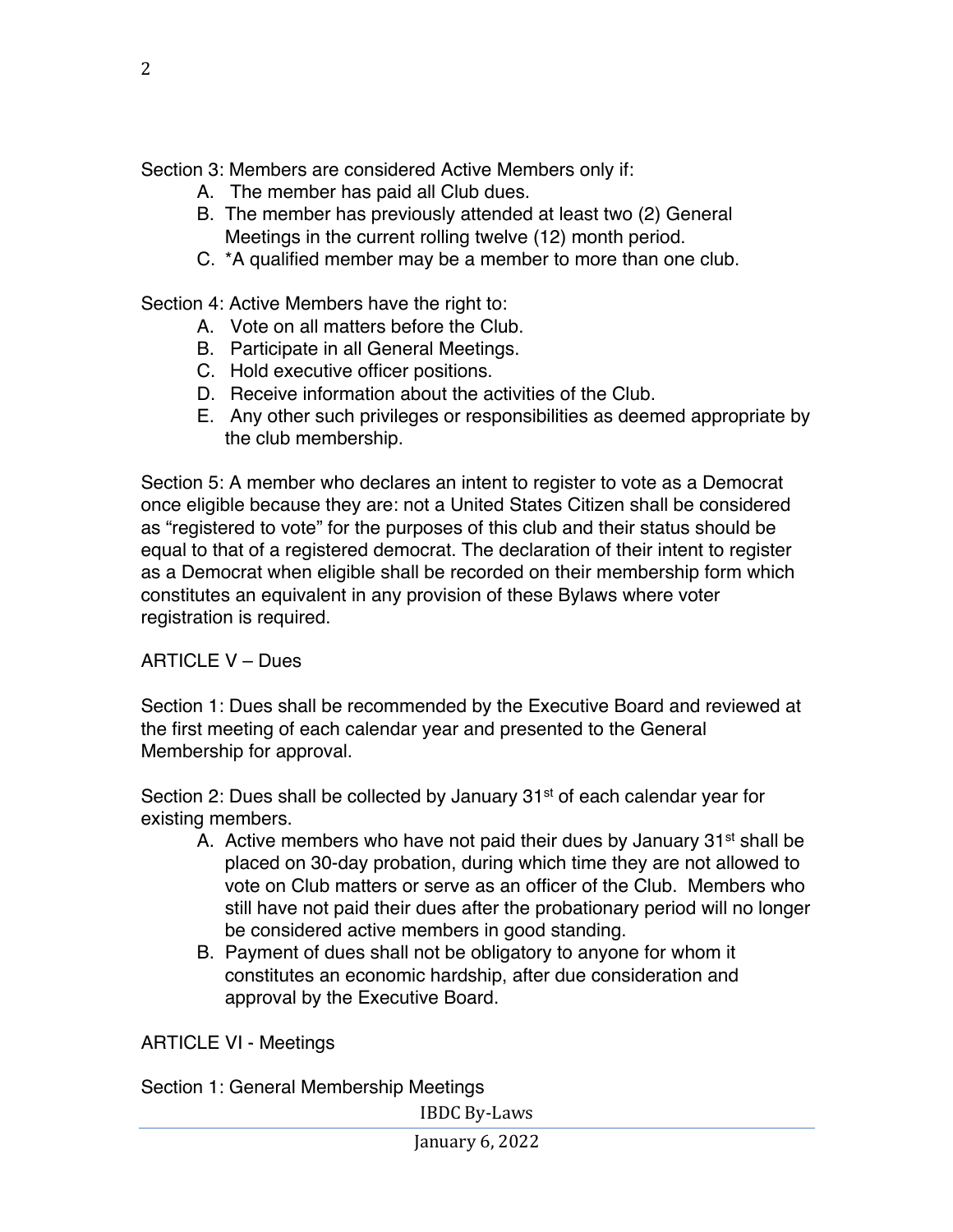\*The Club shall meet individually at least once quarterly. All endorsement votes, meeting dates, and locations shall be provided to the SDCDP at least Fourteen (14) days prior to the meeting for publication on the SDCDP website. A copy of the notice, agenda, and minutes for business meetings or endorsement meetings shall be supplied via email to the Director of Clubs (Email: clubs@sddemocrats.org) and the SDCDP.

Section 2: Notice of Meeting

- A. Notice of regular meetings shall be given at least two weeks (14 days) in advance to all active members via email.
- B. Notice of the meeting shall be deemed sufficient by any manner specified above if such notice includes the date, time, and place of the meeting and is prepared to be received at least Fourteen (14) days prior to the meeting.
- C. Club sponsored special events, including fundraisers, holiday parties, Club celebrations or emergency meetings may be called with only twenty-four (24) hour notice to all members of the Club. Attendance at these meetings is not included in the two-meeting requirement for Active member voting privileges.

ARTICLE VII – Rules for Meetings

Section 1: The Club shall use the newly revised Robert's Rules of Order to govern parliamentary procedure at all official meetings of the organization, except as specifically noted in these Bylaws.

Section 2: A quorum for any official meeting of the Club shall be 25 percent of the total organizational membership, or ten (10) members, whichever is smaller, as of 24 hours before the meeting, as reported by the Membership Director.

Section 3: The Club may pass resolutions not related to endorsements with a majority vote of those present and voting at any meeting.

Section 4: A process to consider the endorsement of candidates must be approved prior to any suggestion of endorsements.

- A. If the discussion of an endorsement process is noticed in the meeting agenda, such process must be approved by at least 2/3rds of those present and voting at any meeting.
- B. \*In elections where the number of Democratic candidates does not exceed the number of open seats, the Club may endorse Democratic candidate(s) by a 60% vote cast at a general meeting.
- C. Under no circumstances may the Club consider the endorsement of a candidate for public office who is not registered with the Democratic Party.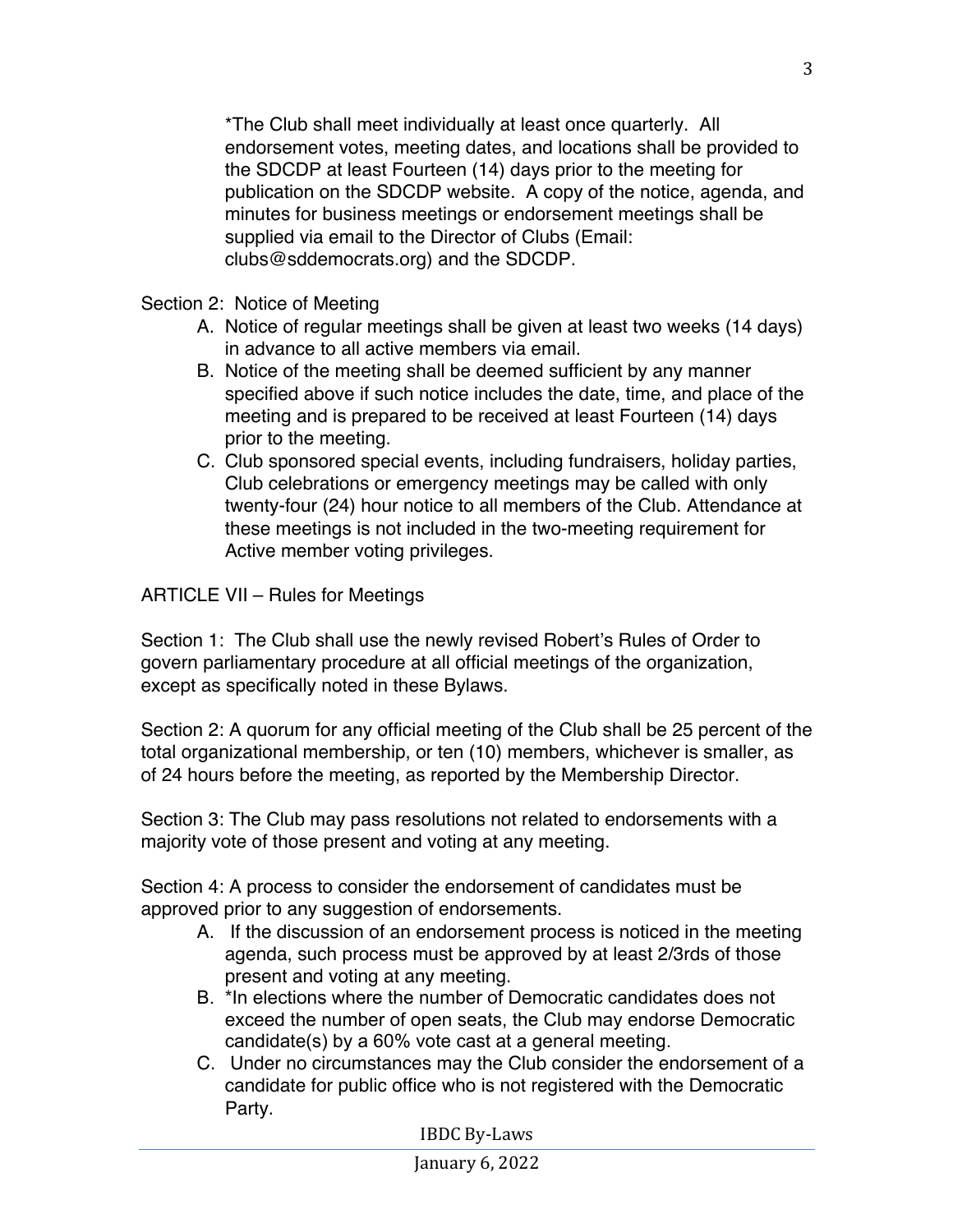- D. The minimum threshold for endorsement in a race with multiple Democratic candidates is two-thirds (2/3) of the members present and voting.
- E. Only Active members who have attended at least two (2) prior General Membership club meetings in the current calendar year, are allowed to vote on any matter, including resolutions and endorsements.

Section 5: Changes to the constitution and Bylaws not specifically referenced elsewhere must be notified to the membership in at least one (1) general meeting before the vote in question, and must be approved by a vote of two-thirds (2/3) of those present and voting.

ARTICLE VIII - Officers/Executive Board

Section 1: Club officers shall consist of seven (7) elected officers, and up to two (2) members-at-large.

Section 2: The nine (9) voting officers will be: President, Vice President, Treasurer, Communication Director, Membership Director, Outreach Director, Secretary and two (2) members-at-large.

Section 3: The officers, members-at-large, and past president will make up the Executive Board of the Club.

Section 4: The Club officers shall be elected in December to serve two-year terms of office.

Section 5: The Executive Board will be the chief policy making body for the chapter.

The Executive Board will have all the powers necessary for the proper and legal execution of all duties of the Club.

Section 6: All executive officers are expected to attend all meetings. No officer may miss more than two (2) consecutive meetings, including General and Executive Meetings, or miss more than three (4) General and/or Executive Meetings throughout the year, unless excused prior to the absences.

- A. Membership Director is responsible to notify the executive when he/she is close to the limit of missed meetings.
- B. In the event of an officer reaching the maximum number of missed meetings, the President must remove said officer from the Executive Board and notice elections of a new officer before the next General Meeting.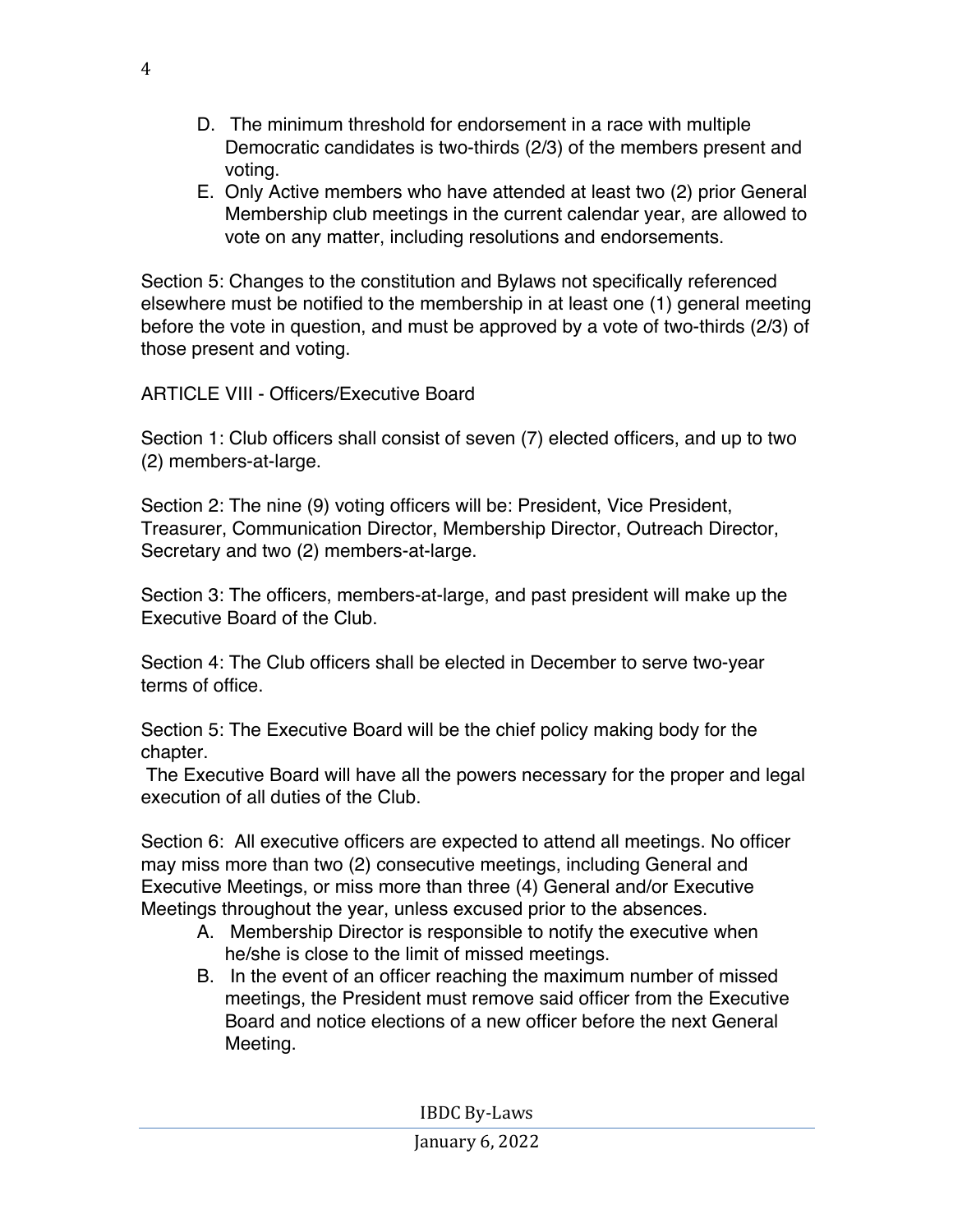C. The officer removed by the President or Vice-President may appeal the removal and be elected back to the position from the General Membership by two-thirds (2/3) vote.

Section 7: The Executive Board shall meet monthly unless a meeting is deemed unnecessary by the majority of the Executive Board. The meetings can be held via conference call, webinar, etc. but must be noticed forty-eight (48) hours in advance with an agenda.

Section 8: If an Executive member will be late or absent, they must give Membership Director at least twenty-four (24) hours notice in non-emergency situations.

- A. If Membership Director will be late or absent, they must notify the President and Vice President.
- B. In an emergency situation, please advise the President as soon as possible if another Executive will be late or absent.
- C. If the President finds him/herself in an emergency situation, he/she must notify Membership Director and the Vice President.

\*Section 8: The conduct of the Executive Board shall be as follows:

- A. Members of the Executive Board shall conduct oneself with civility and respect towards all other members and Democratic candidates.
- B. No member of the Executive Board shall share club members' personal information from the Membership Roster with any outside parties with the exception of the SDCDP or CDP for re-chartering or special endorsement purposes.
- C. The Executive Board will not allow visitors, unless specifically requested by the Executive Board, to the Executive Board meetings to speak privately to the board. All speakers will address the club at the club's general meetings.

ARTICLE IX – Officer Duties

Section 1: The President is the official representative of the Club. The President will have all of the following duties and responsibilities:

- A. Serve as the Chief Executive Officer of the organization.
- B. The President will preside over all Club meetings.
- C. Establish the agenda for each meeting of the Club (General and Executive) within a timely manner.
- D. Establish Community Guidelines at the first general body meeting of the year.
- E. Develop Bi-Monthly Assessment reports
- F. Keep Officers accountable to their positions' responsibilities and overall progress of IBDC.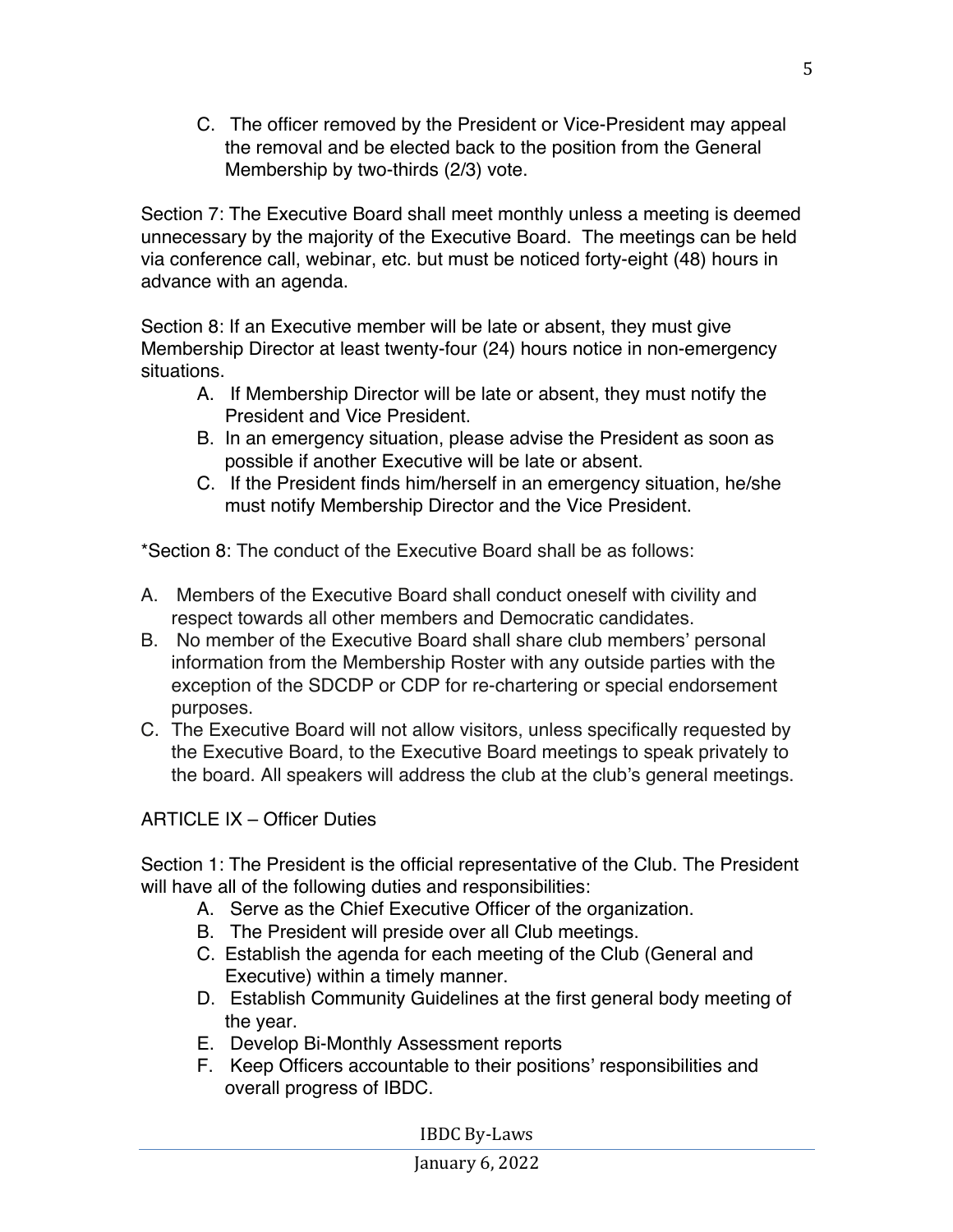- G. Serve as delegation chair to the California State Convention and relevant conventions.
- H. Advise the Executive Board and General body members with anything deemed necessary.
- I. Create and maintain a transition binder with all the necessary tools the President-elect will need.
- J. Assure the participation of the general body members in the planning process in order to have an eligible pool of members for the following year.
- K. Develop professional training seminars designed to educate Club Members.
- L. Have the ability to appoint officers to the Executive Board if a vacancy arises, with the approval of the Board.
- M. Perform any and all other tasks deemed necessary by the Executive Board or organization's membership.
- N. The President must be at least eighteen (18) years old.
- O. Remove anyone from an appointed position, with approval of the Executive Board.

P. The President will serve as the official representative of the club to all organizations. The President of a chartered Democratic Club or Coalition with Twenty (20) unique voting members, and the GO Team Regional and Countywide Coordinators, are Associate Members of the San Diego County Democratic Party Central Committee.

Q. The President may appoint a representative to external organization(s) if he/she cannot attend or represent the Club.

R. The President will notify the Executive Board.

S. Attend all meetings of the Club and the San Diego County Democratic Central Committee. When the attendance of the President is not possible, he/she will appoint a suitable replacement.

T. When addressing the Central Committee, Executive Board, Area Caucus meeting, or any other official meetings in whole or in part of the Central Committee, the club President must disclose any actual or potential material financial interest in the issues being discussed. This disclosure must include, that said member, their spouse, or domestic partner has an actual or potential material financial interest in advocating for or against a candidate or any initiative.

Section 2: The Vice President will serve as the second in command of the Club and also oversee the internal operations of the Club. The Vice President shall have all the following duties and powers:

- A. In the absence of the President, the Vice President will fulfill all the duties and responsibilities of the President.
- B. In the event the President is removed from office, the Vice President will assume the responsibilities of Club President.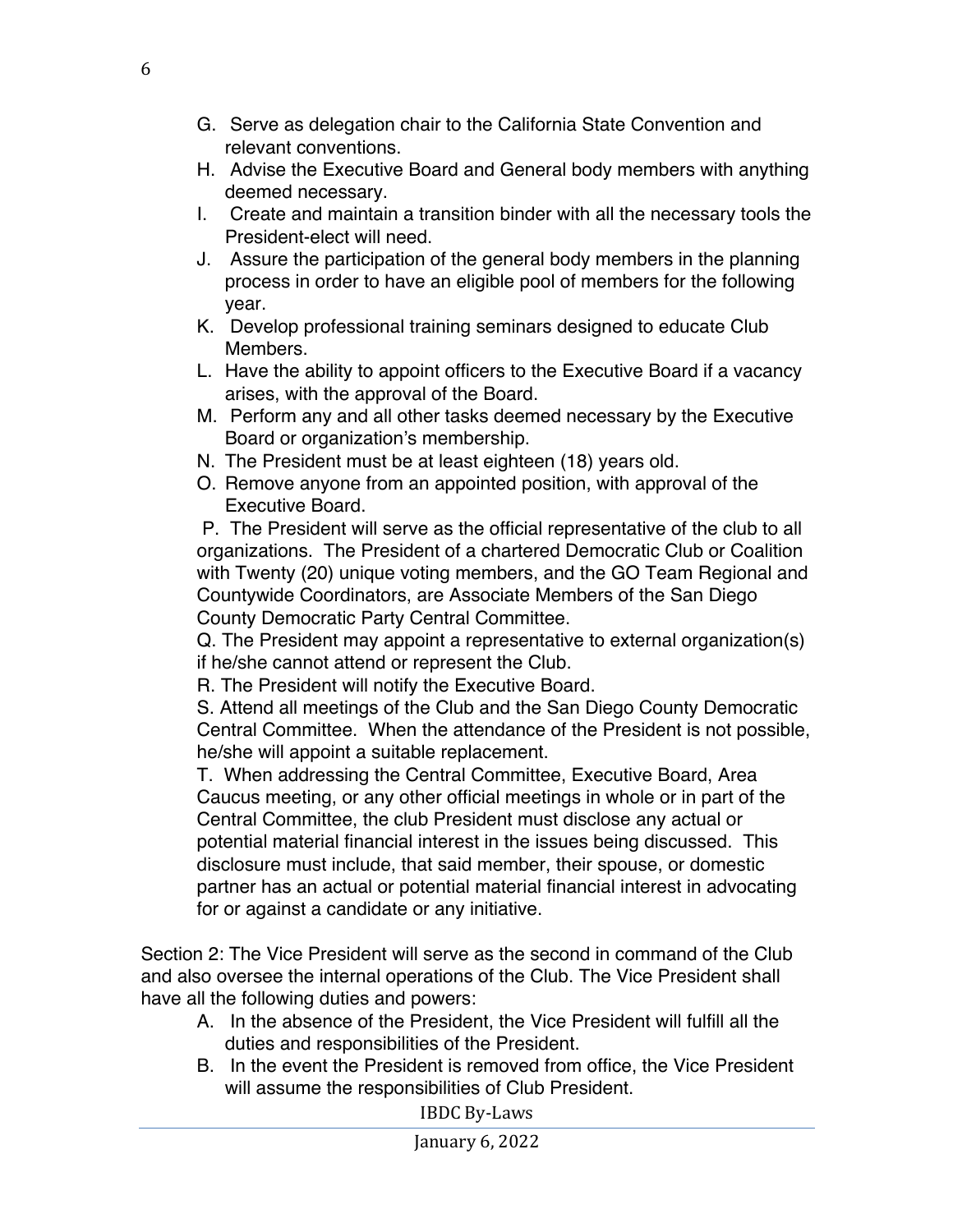- C. A special election will be held to fill the vacancy of Vice President at the next General Meeting.
- D. The Vice President will chair the Internal Affairs Committee.
- E. The Vice President shall encourage and document Club member attendance at all meetings and events.
- F. The Vice President shall assemble all reports of the committees and submit them to the Secretary, for distribution to the Club Board and members.
- G. Shall create and maintain a transition binder with all the necessary tools the President-elect will need.
- H. The Vice President shall be a signatory on the Club bank account.
- Section 3: The Treasurer shall have all the following duties and powers:
	- A. Collect all membership dues to the Club.
	- B. Maintain an accurate accounting of the Club bank account, financial transactions, assets and liabilities, and present a monthly report to the Executive Board and General Membership meetings, including an annual report to the General Body of the Club.
	- C. Sign all Club checks or financial obligations.
	- D. Be a member of the Internal Affairs Committee.
	- E. Create and maintain a transition binder with all the necessary tools the President-elect will need.
	- F. Must be at least eighteen (18) years of age.

Section 4: The Communications Director will have all the following duties and powers:

- A. Responsible for all club-to-member communications (Email, Newsletter, Social Media, etc.)
- B. Serve as Webmaster.
- C. Maintain Club membership lists.
- D. Create and distribute any and all Club advertisement.
- E. May appoint Media Coordinator, with approval of Executive Board.

The Media Coordinator will be tasked with managing all multi-media related activities for the Club.

Section 5: Membership Director shall have all the following duties and powers:

- A. Chair Recruitment Committee and develop a recruitment strategy.
- B. Work within the Club to retain members. This may include, but is not limited to, offering membership scholarships to those unable to pay Club dues.
- C. Keep attendance records.
- D. Notify Executives if they have missed meetings and are close to removal.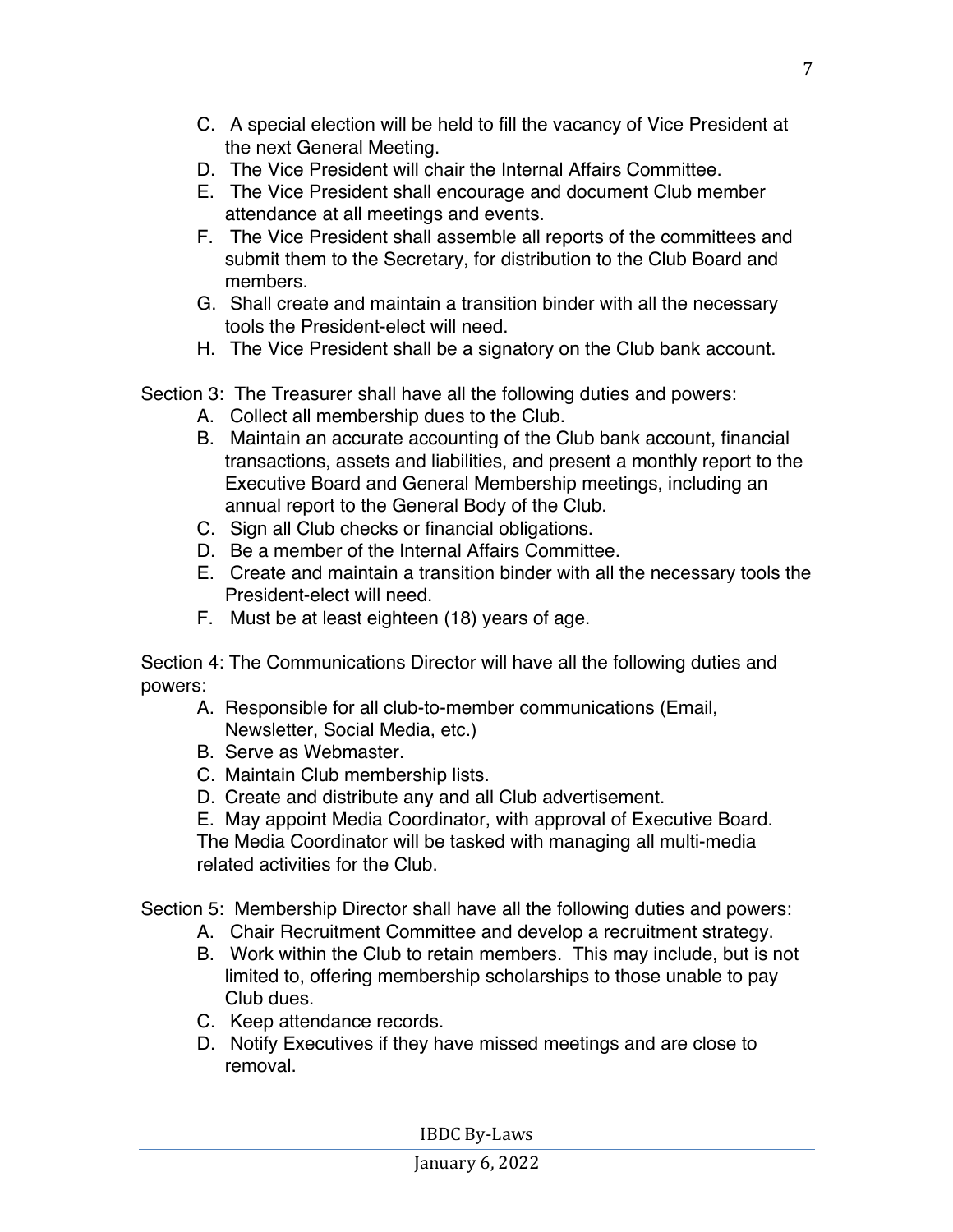Section 6: Outreach Director shall have all the following duties and responsibilities:

- A. Chair the Events Committee.
- B. Be member of Fundraising Committee.
- C. Plan and execute events pertaining to Club activities.
- D. Work with the Communications Director to advertise and invite people to Club events.
- E. Oversee and advance overall community engagement activities with the greater San Diego area.
- F. Build working relationships with other community outreach organizations that align with the purpose of Club and Party.
- G. Attend local planning and town hall meetings.
- Section 7: Secretary shall have all the following duties and responsibilities:
	- A. The Secretary shall keep the minutes of the General Membership and Executive Committee meetings.
	- B. Conduct correspondence.

ARTICLE X – Financial Regulations

Section 1: The Treasurer must sign the Club's bank account. Any financial documents valued at more than \$50 must be signed by both the Treasurer and Vice President of the Club.

Section 2: The Treasurer must present a financial report to the General Body at least annually, and give monthly updates on status of budget.

Section 3: All expenditures must be in line with the Club's mission and approved by Executive Board or Club Membership.

ARTICLE XI – Elections, Endorsements, and Voting

Section 1: Elections of officers will be held at the final General Meeting of each year. All terms are for one (2) years.

Section 2: The order of elections will be as follows: President, Vice President, Treasurer, Communication Director, Membership Director, and Outreach Director, Secretary and two (2) members-at-large.

Section 3: All contested officer elections must be held by secret ballot.

Section 4: Officers are elected by a majority of votes.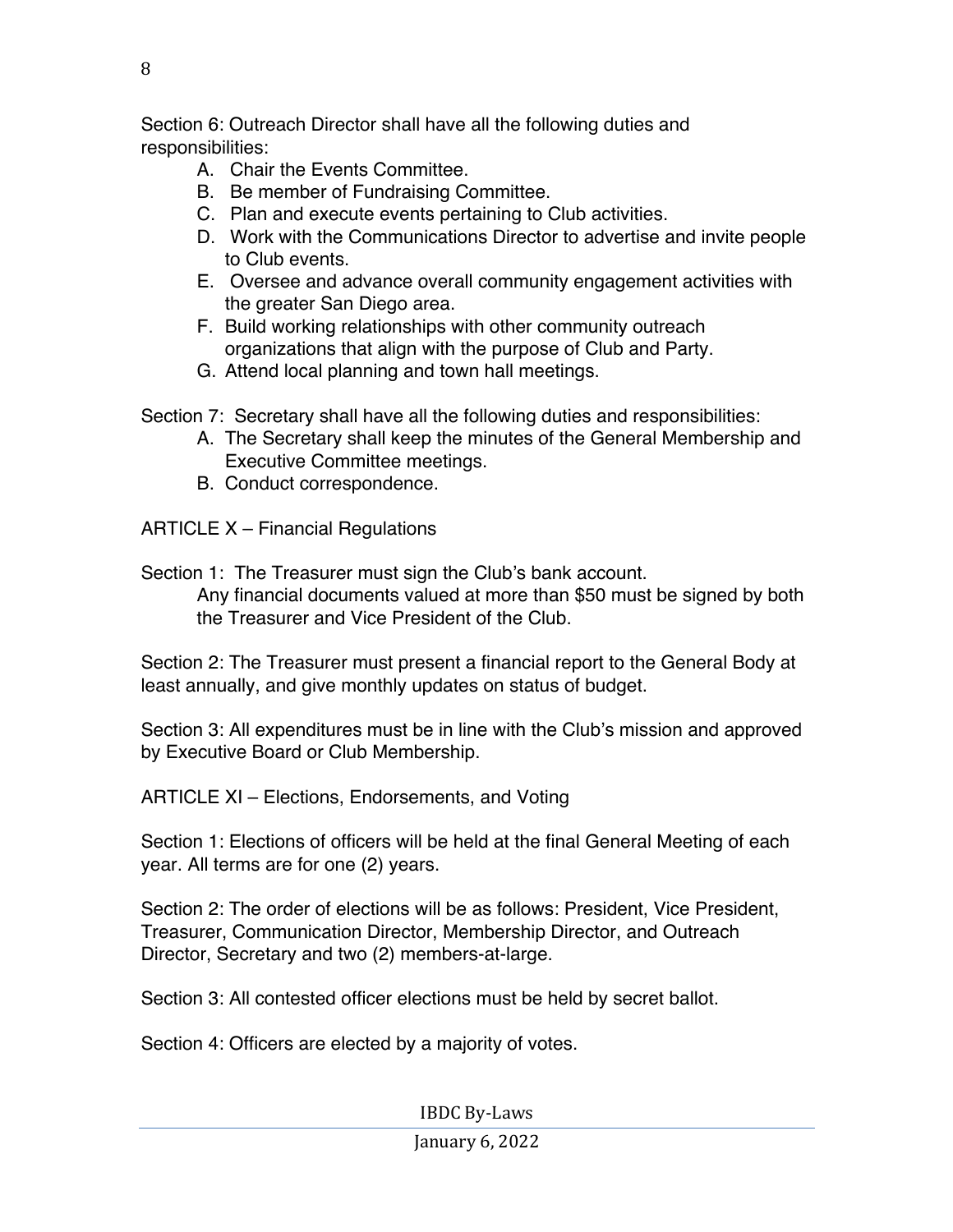Section 5: An endorsement requires two-thirds (2/3) of the general body (in attendance) voting in favor of the endorsement. Any voting member may request a secret ballot election.

Section 6: The Communications Director and one assistant designated by the President will count the votes.

\*Section 7: \*The Club President or acting Associate members may vote in an Area endorsement recommendation meeting when their club has held a valid endorsement vote in that race, provides documentation with two of their Officers signatures verifying their Club's endorsement vote. In a run-off, the Associate member shall be bound to the clubs endorsed candidate as long as that candidate is in contention. If a club fails to comply with the rules concerning endorsements, the Executive Board of the Party may suspend all of their endorsement voting rights, until the matter has been resolved

## ARTICLE XII – Committees

Section 1: There will be three (3) standing committees. These committees will be the Internal Affairs Committee, Fundraising Committee, and Chartering **Committee** 

Section 2: The Internal Affairs Committee will be tasked with:

- A. Reviewing the Bylaws and all other Club governing documents. In order for any changes to be made to the Bylaws or other governing documents, it must be reviewed by this committee.
- B. Assist the Treasurer in putting together an annual budget for the Club.
- C. Create and distribute any questionnaires for endorsements, and present answered questionnaires to General Membership.
- D. If necessary, oversee and facilitate impeachment hearings, in compliance with Party bylaws (Sections 6 and 7 of San Diego County Democratic Party Bylaws, published January 17, 2017).
- E. Oversee any and all other matters considered Internal Affairs.

Section 3: The Fundraising Committee will be tasked with:

- A. Researching and recommending ways to increase the Club's revenue other than by dues.
- B. Plan, prepare and execute events throughout the year.

Section 4: The Chartering Committee will be tasked to:

- A. Outreach to potential new Club members and integrate them into the Club.
- B. Design and implement new outreach strategies.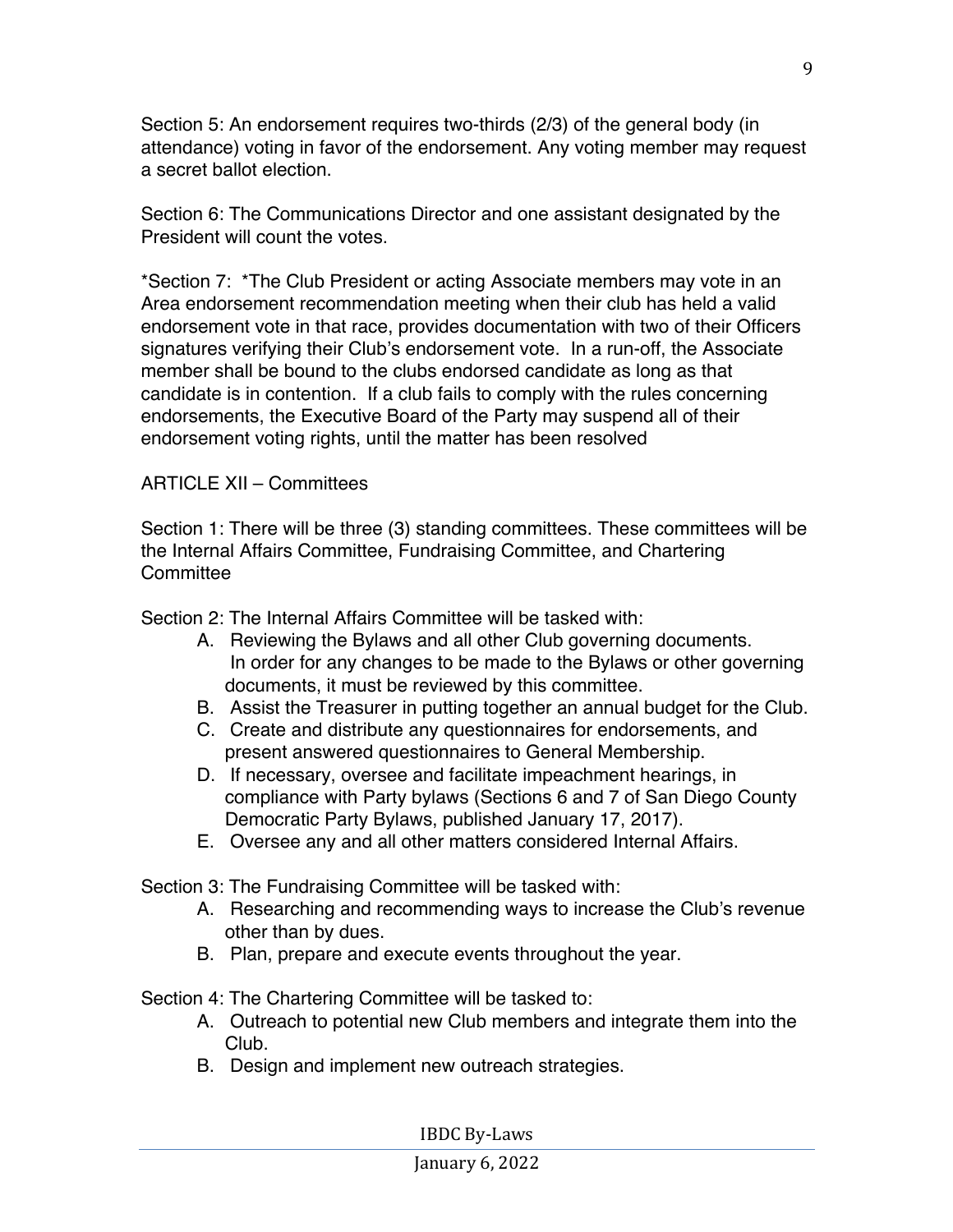C. Provide support to facilitate chartering clubs on high school and college campuses.

Section 5: An adjunct committee can be formed by The Chair of a standing committee, the Executive Board or a member of good standing with the approval of a Chair of a standing committee or the Executive Board.

\*ARTICLE XIII – Club Representatives To California Party Endorsements

Section 1: California Democratic Party

Club representatives to the California Democratic Party's (CDP) Pre-Endorsement Conferences shall be allocated as follows: one (1) representative, residing in the Assembly District, for each full (not fraction thereof) twenty (20) registered Democratic Club members in good standing in the Assembly District, who are listed on a roster submitted to both the SDCDP and the appropriate CDP Regional Director(s), each odd-numbered year by the deadline provided by the CDP. The roster shall be certified by the Club's President, Secretary, or Treasurer. Representatives should be equally apportioned between men and women to the extent possible.

Section 2: San Diego County Democratic Party

Under the Club's charter with the SDCDP, its President is a representative to the SDCDP Central Committee as an Associate Member. If the President is already a

Central Committee member or chooses not to serve, a different representative may be selected to serve his or her term according to the provisions of Sections 3 and 4 of this Article. An Associate Member application, for the President or any other representative, must be submitted to the SDCDP within thirty (30) calendar days of his or her selection by the Club.

Section 3: Selection

Club representatives to the CDP and SDCDP (and any other official representatives, delegates, and/or alternates from the Club to conferences, caucuses, councils, conventions, and other such meetings) shall be selected by a majority vote cast at a duly noticed Club meeting or, if that cannot occur, at a regular or special meeting, designated by the President.

Section 4: Adherence to Club Positions

Club representatives described in this Article, when participating in voting and discussion in that capacity, shall adhere to and represent the Club's